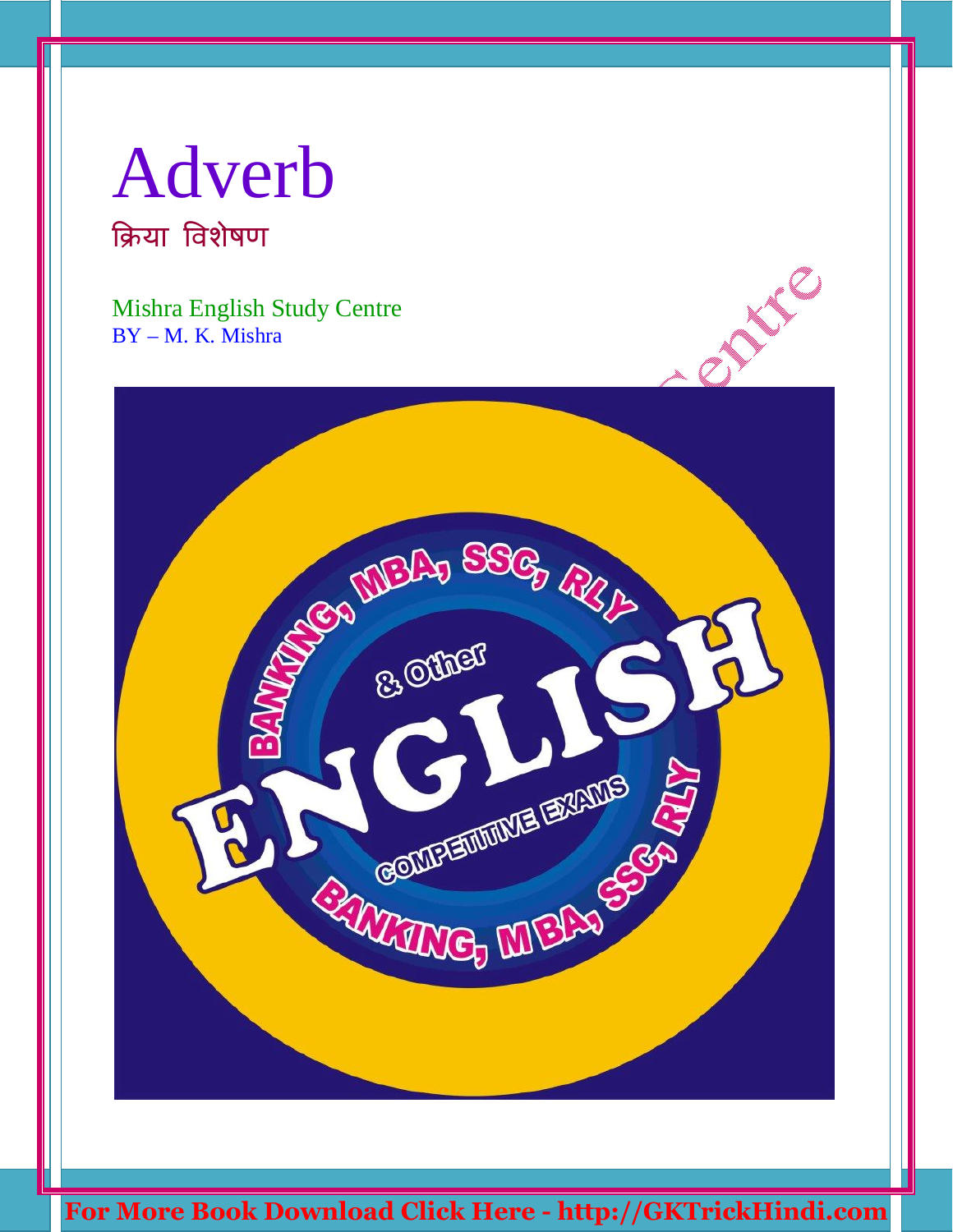#### Adverb

An Adverb Qualifies an Adjective, Verb & Other Adverbs.

Ex.:- Ram is very smart.

Adv. Adj.

- According to uses Adverb can be divided into Eight Parts.
	- 1. Adverb of Manner (How)
	- 2. Adverb of Place  $\qquad \qquad \qquad$  (Where)
	- 3. Adverb of Time (When)
	- 4. Adverb of Degree (How much)
		-
	- 5. Adverb of Frequency (How often)
		-
	- 6. Adverb of Purpose (For what)
	- 7. Adverb of Reason (Why)
	- 8. Interrogative Adverb.
- 1. Adverb of Manner An Adverb that shows the mode of an Action is called Adverb of Manner.

Ex.:- He speaks clearly.

### $\triangleright$  Facts

- (a) If becomes the Answer of how.
- (b) Generally it gets Structure "Adjective + ly." Ex.:- Bad + ly  $\Rightarrow$  Badly, Honest + ly  $\Rightarrow$  Honestly, Clear + ly  $\Rightarrow$  Clearly ...etc.
- (c) An Adverb of Manner (Adj. + ly) can be replaced by using with + Adj. made Noun.  $Ex.:$  He is speaking honestly. He is speaking with honestly. $\bullet$
- (d) ध्यान रहे कि First, Fast, Hard तथा Last अपने आप में ही Adjective और Adverb दोनों

कि भूमिका निभाते है, इनको Manner बनाने हेतुः 'ly' का प्रयोग नहीं होता हैं।

- Ex.:- This is a fast train.  $\sqrt{\phantom{a}}$   $(\checkmark)$ This train runs  $\text{fastly}$   $-$  ( $\ge$ ) This train runs fast.  $(\checkmark)$
- (e) ध्यान रहे कि 'Daily, Monthly, Yearly …etc. 'ly' से अंत होने के बावजूद Adjective तथा

Adverb दोनों की ही भूमिका में आ सकते हैं।

Ex.: $\bullet$  (a) This is a daily train. (b) This train arrives daily.

#### **Adj.** N Adv.

Adverb of Place – An Adverb that shows the place for an Action is called Adverb of Place. Ex.:- Here, There, Inside, Outside, in the room …etc.

### $\triangleright$  Facts

- It becomes the Answer of 'where'.
	- Ex.:- He will go there.

Where will he go?  $\Rightarrow$  There.

3. Adverb of Time – An Adverb that shows the time for an action is called Adverb of Time. Ex.:- Today, Tomorrow, Next day, Yesterday …etc.

BY – Pritam Kumar Raw Mob. - 9534411155 Page 2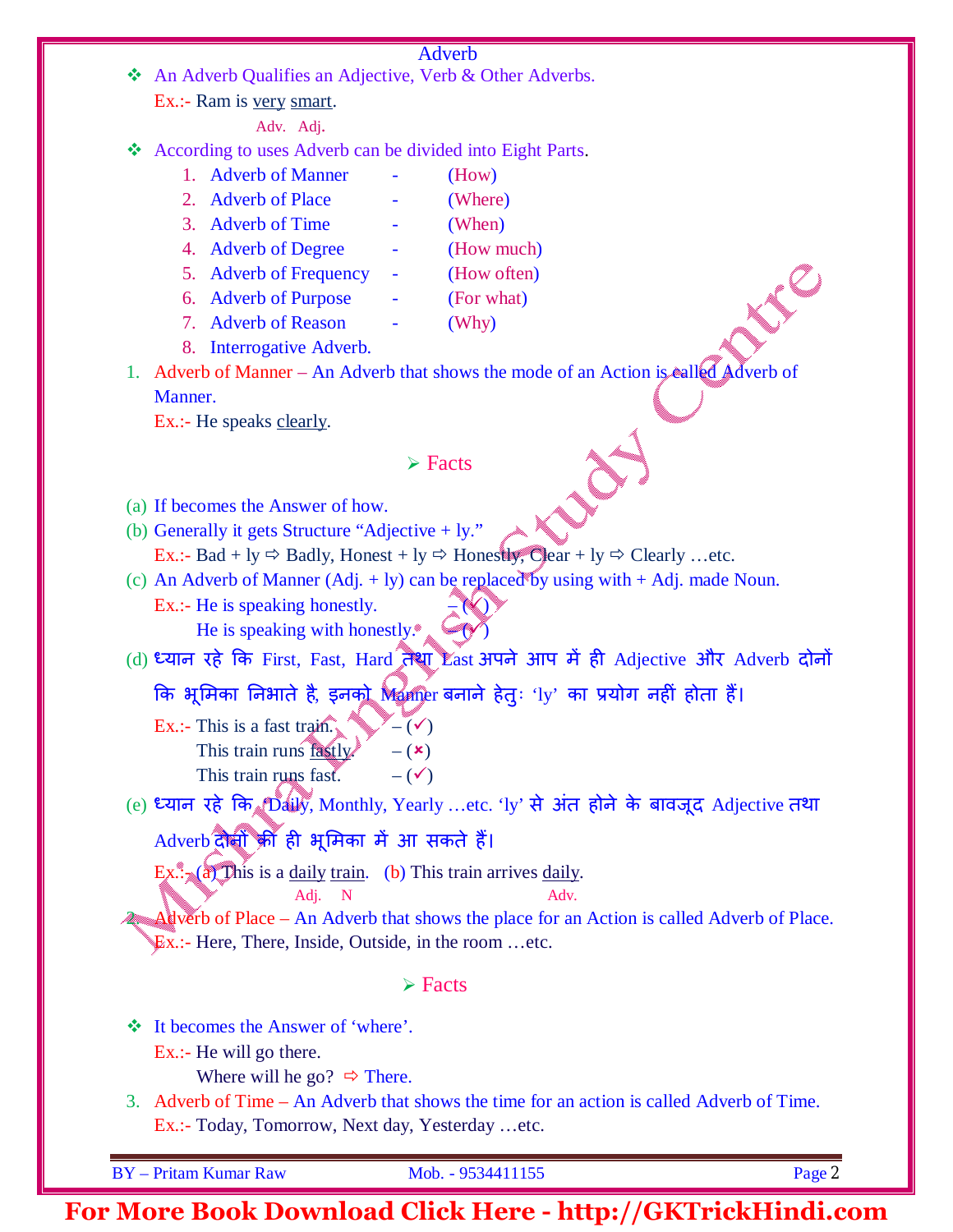#### Adverb

 $\triangleright$  Facts

It becomes the Answer of 'when'.

Ex.:- He will come tomorrow.

- When will he come?  $\Rightarrow$  Tomorrow.
- 4. Adverb of Degree An Adverb that shows the Degree of an Action is called Adverb of Degree.

Ex.:- Much, So much, Too much …etc.

#### $\triangleright$  Facts

- It becomes the Answer of 'How much'. Ex.:- He speaks too much.
	- How much does he speak?  $\Rightarrow$  Too much.
- 5. Adverb of Frequency An Adverb that shows the Frequency (Repetition of an Action is called Adverb of Frequency.

Ex.:- One, Twice, Thrice, Four time, Five time, Always, Never, Often, Seldom …etc.

### $\triangleright$  Facts

 It becomes the Answer of 'How often'. Ex.:- He came twice on the stage.

How often did he come on the stage?  $\Rightarrow$  Twice.

6. Adverb of Purpose – An Adverb that shows the Purpose / Target of an Action is called 'Adverb of Purpose'.

**Facts** 

Ex.:- To Play, To Sing, To Dance ...et

### $\cdot \cdot$  It becomes the Answer of *Forwhat'*. Ex.:- He is going to play cricket.

For what is he going?  $\Rightarrow$  To play cricket.

7. Adverb of Reason – An Adverb that shows the Reason for an Action is called Adverb of Reason.

Ex.:- Due to ...., Owing to ...., Since ...., Because ...., For + Gerund ...etc.

 $\triangleright$  Facts

It becomes the Answer of 'why'.

**Ex.:-** He was chided for coming late.

Why was he chided?  $\Rightarrow$  For coming late.

8. Interrogative Adverb – An Adverb that arises Question for an Adjective, Verb and other Adverb is called Interrogative Adverb.

Ex.:- Where, Why, When, How …etc.

Uses of Adverb

BY – Pritam Kumar Raw Mob. - 9534411155 Page 3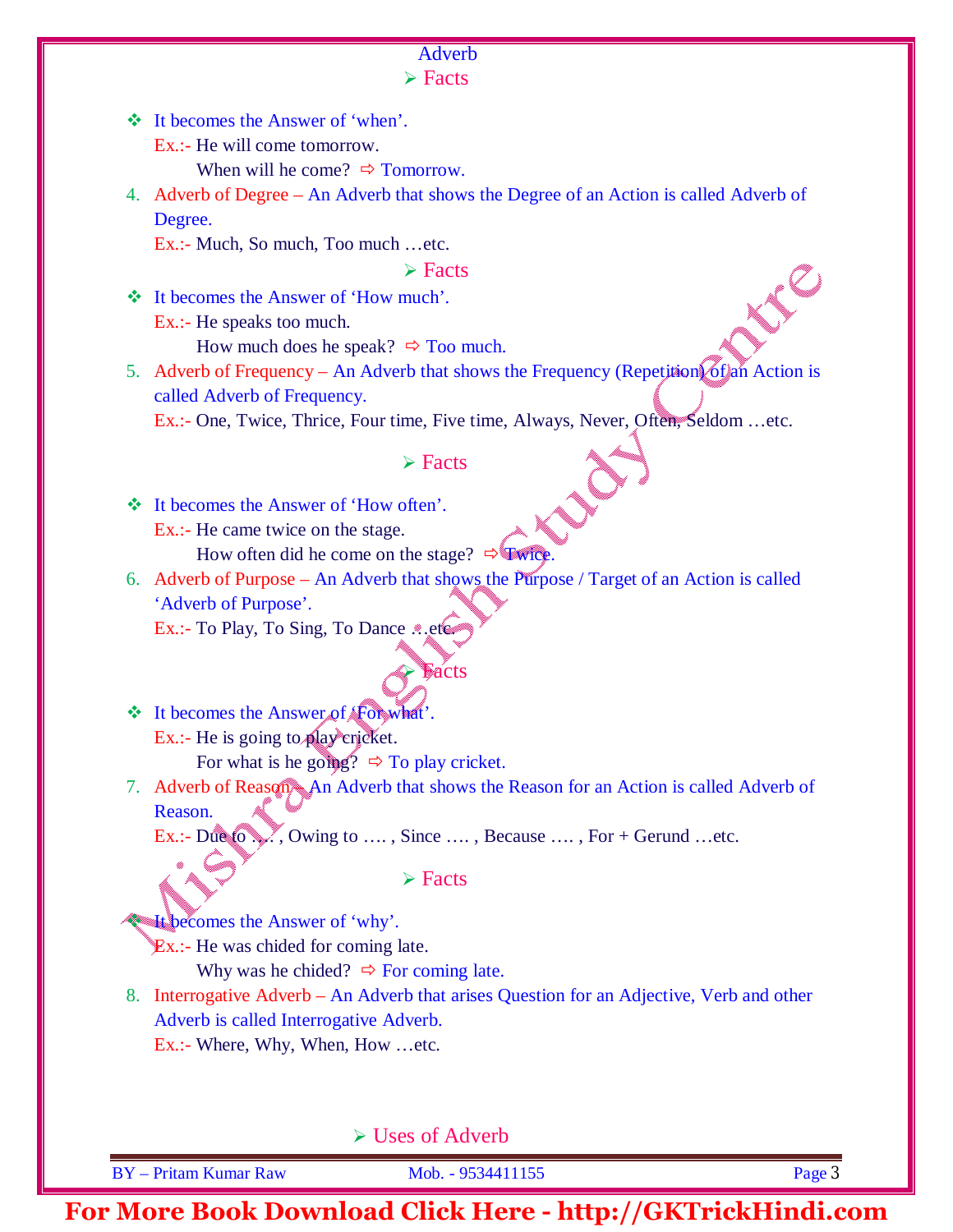|  | Adverb |  |
|--|--------|--|
|  |        |  |

- 1. Still (तक) / Yet (अब तक) –
- $\div$  Still It comes in Affirmative sense.
	- Ex.:- He is yet dancing on the stage.  $-(\star)$ 
		- He is <u>still</u> dancing on the stage.  $-(\checkmark)$
- $\div$  Yet It comes in Negative sense.
	- Ex.:- He has not still finished the task.  $-$  ( $\ast$ ) He has not yet finished the task.  $-(\checkmark)$
- 2. Very / Much  $-$

| Very                                                                 | Much                                            |
|----------------------------------------------------------------------|-------------------------------------------------|
| 察<br>It comes before a Positive Degree.                              | $\div$ It comes before a comparative form.      |
| Ex.:- Ram is a very smart boy.                                       | Ex.:- Ram is much smarter than Shyam.           |
| 察<br>It comes to stress a Present Participle.                        | It comes to stress a Past Participle.<br>參      |
| Ex.:- This is a very Interesting Story.                              | Ex.:- It was a much Interested Story.           |
| 察<br>$Very + very can be used.$                                      | Much + much $can't$ be used.<br><b>SALE</b>     |
| Ex.:- This is a very-very Important Question.                        |                                                 |
| ❖<br>$Very + much can be used.$                                      | Much A very can't be used.<br>參                 |
| Ex.:- I like it very much.                                           |                                                 |
| $\mathcal{L}_{\mathcal{S}}$<br>Too / so + very + very can't be used. | Too so much can be used.<br>$\mathcal{L}$       |
|                                                                      | Ex.: I like him so much.                        |
| 豪<br>The very best. (शानदार)                                         | <b>Example 1</b> Much the best.                 |
| Ex.:- Your performance was the very best.                            | Ex $\angle$ Your performance was much the best. |

- 3. Soon (जल्द ही, शीघ्र ही) / Shortly / Presently / Lately (जल्द ही, शीघ्र ही) –
- $\textcolor{blue}{\bullet}$  Soon It can be used with any kind of tenses.
	- Ex.:- (a) He is coming soon.  $\blacktriangleleft \langle \cdot \rangle$ 
		- (b) He came soon.  $\mathcal{L}$  ( $\checkmark$ )
		- (c) He will come soon.  $-(\checkmark)$
- $\triangleleft$  Shortly / Presently / Lately There are used to make the sense of Futurity.
	- Ex.:- (a) He is coming shortly.  $-(\checkmark)$ 
		- (b) He will come shortly.  $-(\checkmark)$
		- (c) He came shortly.  $-(\mathbf{x})$
- 4. Hard / Hardly -

| Hard                                                                 | Hardly                                                                                           |
|----------------------------------------------------------------------|--------------------------------------------------------------------------------------------------|
| $\sqrt{\ }$ With full Energy.<br>Ex.:- He tried hard to do the work. | बड़ी ही मुश्किल से / बहुत ही परेशानी से<br>Ex.:- He could hardly solved the Question in<br>exam. |
|                                                                      |                                                                                                  |

5. Late / Lately  $-$ 

| Late – देर से / विलंब से         | Lately – शीघ्र ही / तुरंत ही |
|----------------------------------|------------------------------|
| Ex.:- The train is running late. | Ex.:- He will come lately.   |

Note – ध्यान रहे कि lately का प्रयोग Past Structure में नहीं होता।

- 6. Altogether / All together –
- BY Pritam Kumar Raw Mob. 9534411155 Page 4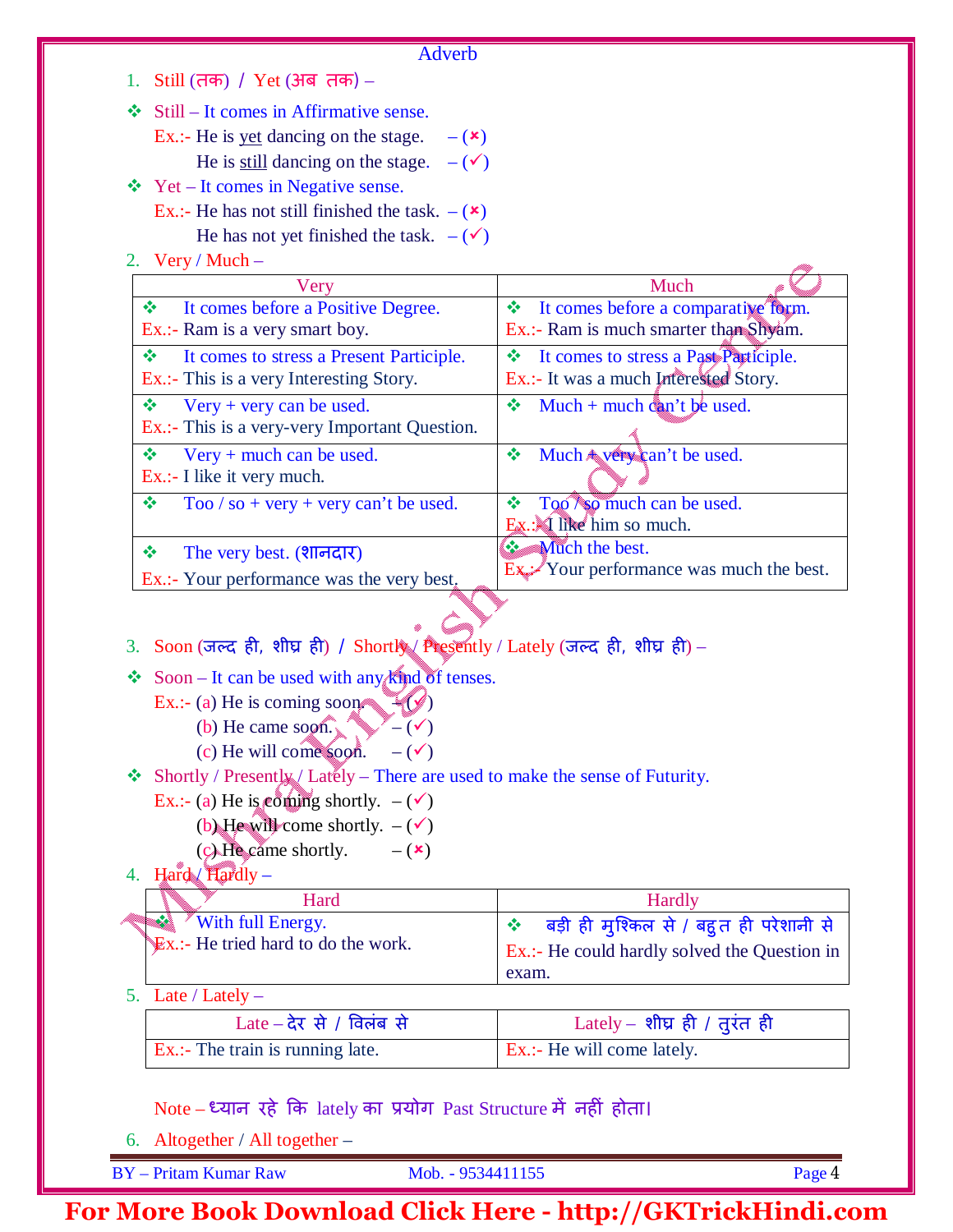|               | <b>Adverb</b>                                                                          |                                                                                    |
|---------------|----------------------------------------------------------------------------------------|------------------------------------------------------------------------------------|
|               | Altogether – पूर्णतः                                                                   | All together – सब एक साथ / साथ-साथ                                                 |
| $\frac{1}{2}$ | It is used in the sense of completely.<br>Ex.:- He has altogether done the work.       | Ex.:- We went there and enjoyed the party<br>all together.                         |
|               | 7. Already / All ready –                                                               |                                                                                    |
|               | Already – पहले ही                                                                      | All ready - व्यवस्थित रूप में                                                      |
|               | Ex.:- I have already completed the work.                                               | Ex.:- I went there and found all ready.                                            |
|               | 8. Sometime / Some time / Sometimes –                                                  |                                                                                    |
| ❖             | Sometime $(Adj.) - 37\pi$ -पूर्व                                                       |                                                                                    |
|               | Ex.:- Our sometime President was a Scientist.                                          |                                                                                    |
| 參             | Some time – कुछ क्षण / कुछ समय                                                         | ANCE                                                                               |
|               | Ex.:- I will go there and stay for some time.                                          |                                                                                    |
| ozo.          | $S$ ometimes – कभी-कभी                                                                 |                                                                                    |
|               | Ex.:- Sometimes I forget your Name.                                                    |                                                                                    |
|               | 9. Everyday / Every day $-$                                                            |                                                                                    |
|               | Every day – Simple                                                                     | Every day - Daily                                                                  |
| $\frac{1}{2}$ | It is an Adj. that comes in the sense of                                               | $\sigma_{\rm eff}^{\rm R}$<br>It is an Adverb that comes in the sense              |
|               | simple.                                                                                | of daily.                                                                          |
|               | Ex.:- This is a simple Question for me.<br>This is an everyday Question for me.        | Ex.:- He comes here every day.                                                     |
|               | 10. Only / Even $-$                                                                    |                                                                                    |
|               | $\cdot$ Only – It comes just before the word, for which it is used.                    |                                                                                    |
|               | Ex.:- Raju had only died ten days ago. (*)                                             |                                                                                    |
|               | Raju had died only ten days ago. $\check{(\checkmark)}$                                |                                                                                    |
|               |                                                                                        | Note - ध्यान रहे कि किसी रकम को दर्शाने हेतुः Only रकम के पहले या रकम के बाद भी हो |
|               | सकता है।                                                                               |                                                                                    |
|               | Ex.:- He has given me only five thousands rupees.                                      | $-(\checkmark)$                                                                    |
|               | He has given me five thousands rupees only.                                            | $-(\checkmark)$                                                                    |
|               | • Even – यहाँ तक की It comes to show an Action that happens without expectation.       |                                                                                    |
|               | Ex.:- Even a beggar keeps a mobile in my area.                                         |                                                                                    |
|               | 11. Ago / Before $2$                                                                   |                                                                                    |
|               | Ago                                                                                    | <b>Before</b>                                                                      |
|               | ुर्वर्तमान के समय से लेकर भूतकाल में                                                   | किन्हीदो घटनाओं में पहले संपादित किसी<br>❖                                         |
|               | घटित किसी घटना के समय तक के कुल                                                        | घटना को दर्शाने हेतुः 'Before' आता है।                                             |
|               | योग को दर्शाने हेतुः 'Ago' आता है।                                                     |                                                                                    |
|               | Ex.:- I had visited Delhi six months ago.                                              | Ex.:- The train had started before I reached<br>the station.                       |
|               | Note - ध्यान रहे कि यदि किसी Direct Narration के तहत Main Clause Past Tense में हो, तो |                                                                                    |
|               | Subordinate Part में 'Ago' के बदले भी 'Before' ही आता है।                              |                                                                                    |
|               | Ex.:- Ram said that he had visited Delhi six months ago.                               | $-({\bf x})$                                                                       |
|               | Ram said that he had visited Delhi six months before.                                  | $-(\checkmark)$                                                                    |
|               |                                                                                        |                                                                                    |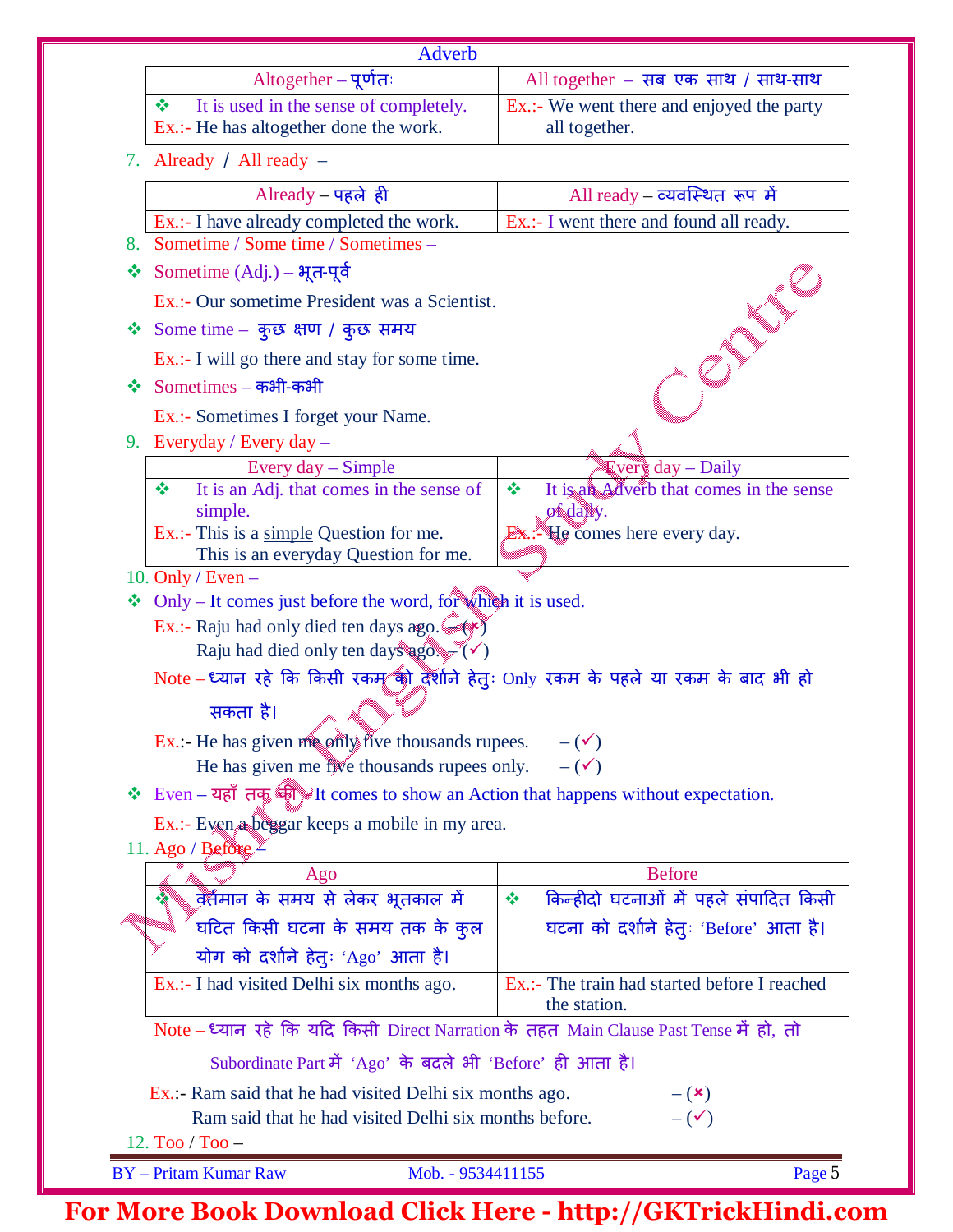|                       | Adverb                                                      |                             |                                        |
|-----------------------|-------------------------------------------------------------|-----------------------------|----------------------------------------|
|                       | $\rm{Too}-\overline{\epsilon}\overline{\epsilon}$ से ज्यादा |                             | $\rm Too-}$ भी                         |
|                       | इतना अधिक, जितना कि नहीं होना                               | $\mathcal{L}_{\mathcal{C}}$ | किसी समूह में किसी अन्य विशेष को       |
| चाहिए                 |                                                             |                             | डालकर पेश करने हेतुः                   |
| Ex.:- He is too lazy. |                                                             |                             | Ex.:- Ram too can solve this Question. |

### Remove Too & To

- In Removal 'Too' can be used in two forms.
	- (a) Single 'Too'
	- (b) Double 'Too & To'
- Removal of Single 'Too' In removal single 'Too' can be used at two places in a Sentence. (a) In the beginning of Sentence.
	- (b) Amid the Sentence.

 $\triangleq$  In the beginning of Sentence –

- 1. Too many / Too much is replaced by 'More than'
- 2. Now it is compared to its requiring sense or proper. (Required, Needed, Useful, Demanded, Proper …etc.)
- 3. Now the Sentence is given its Proper Structure.

Ex.:- (a) Too many friends make pocket empty.

- $\Rightarrow$  More than required friends make pocket empty.
- (b) Too much money makes us proud.
- $\Rightarrow$  More than required money makes us proud.

### Amid the Sentence –

- 1. Too + Adjective is replaced by making Comparative form of the Adjective.
- 2. Now it is compared 'to' its requiring sense or proper.
- 3. The Sentence is given its Proper Structure.

Ex.:- The water is too hot.

 $\Rightarrow$  The water is hotter than proper / required.

Removal of Double 'Too & To' – Double 'Too' can be used in four senses in a Sentence.

 $\alpha$ ) In ability  $\sim$  - (अक्षमता)

 $(b)$ Habit -  $(3\pi\sigma)$ 

(c) For Nonliving thing.

(d) For Natural thing affecting us.

- $\div$  In ability
	- 1. Too + Adjective is replaced by 'So + Adjective + that'.
	- 2. Now a Pronoun is added according to the Subject.
	- 3. To + v1 is replaced by cannot, could not + v1.
	- 4. Now the Sentence is given its Proper Structure.

Ex.:- (a) Ram is too poor to give you money.

 $\Rightarrow$  Ram is so poor that he cannot give you money.

BY – Pritam Kumar Raw Mob. - 9534411155 Page 6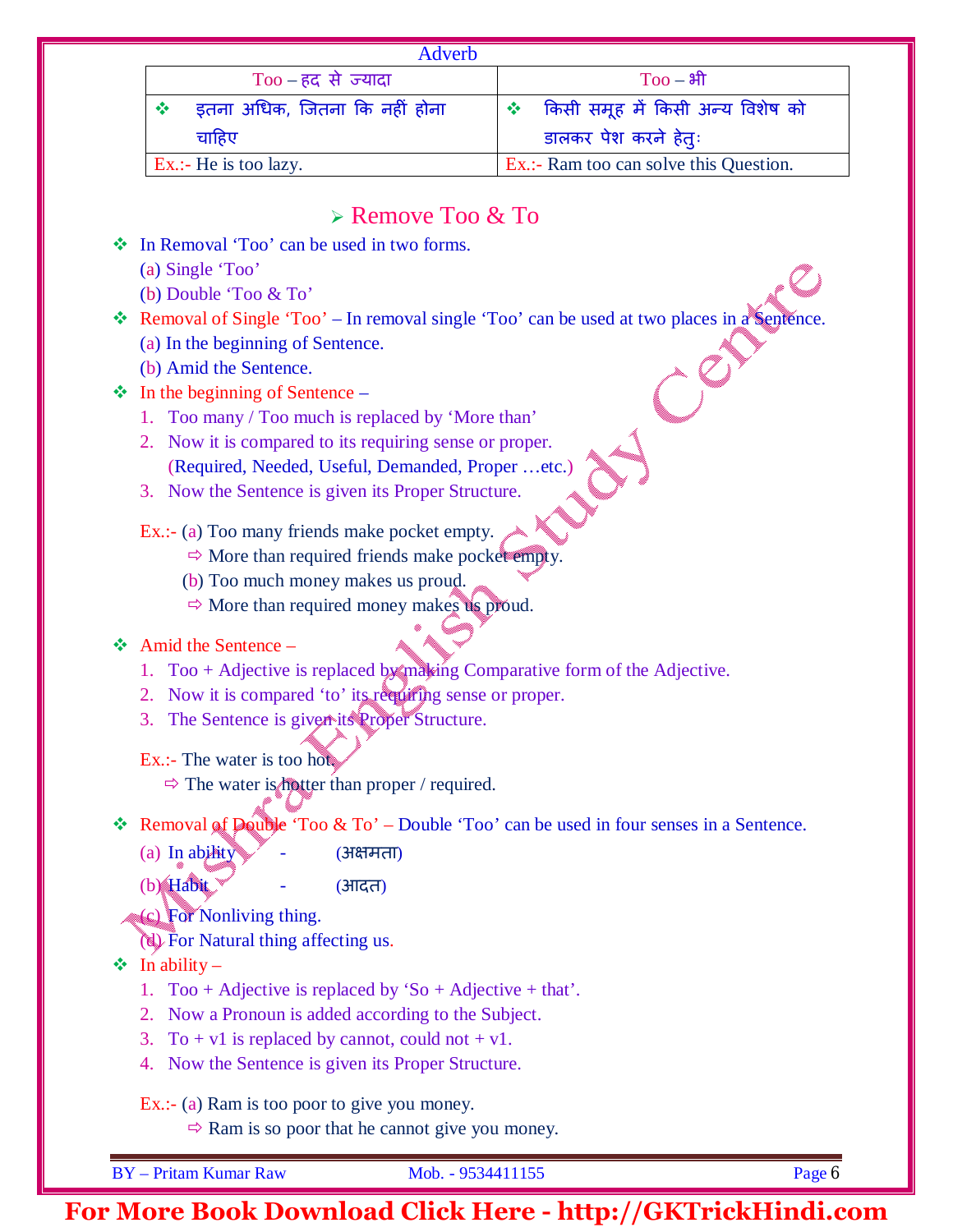### Adverb

- (b) Raju was too tired to take a single step.
- $\Rightarrow$  Raju was so tired that he could not take a single step.

#### $\div$  Habit –

- 1. Too + Adjective is replaced by 'So + Adjective + that'.
- 2. Now a Pronoun is added according to the Subject.
- 3. Too + v1 is replaced by will not / would not + v1.

Ex.:- (a) He is too lazy to go there.

- $\Rightarrow$  He is so lazy that he will not go there.
- (b) Raju was too miser to give a single coin.
- $\Rightarrow$  Raju was so miser that he would not give a single coin.

### $\triangleleft$  For Non living thing –

- 1. Too + Adjective is replaced by 'So + Adjective + that'.
- 2. Now 'it / they' is added as Pronoun.
- 3. Too + v1 is replaced by cannot / could not + be + v3.

Ex.:- (a) The stick is too hard to break.

- $\Rightarrow$  The stick is so hard that it cannot be broken.
- (b) The distance was too long to cover.
- $\Rightarrow$  The distance was so long that it could not be covered.

### $\triangleleft$  For Natural thing affecting us –

- 1. Too + Adjective is replaced by 'So  $+A$ djective + that'.
- 2. Now 'we / one' is added as Pronoun.
- 3. Too + v1 is replaced by cannot could not + v1.
- 4. Now the Sentence is given its Proper Structure.
- Ex.:- (a) The Sun is too hot to go out.
	- $\Rightarrow$  The Sun is so hot that we cannot go out.
	- (b) The Night was too dark to se.
	- $\Rightarrow$  The Night was so dark that we could not see.

# Order of Adverb

 If an Adverb Qualifies an Adjective comes before the Adjective. Ex.: Ram is highly intelligent.

**If enough qualifies an Adjective comes after the Adjective.** 

Ex.:- Ram is enough intelligent to solve this Question.  $\cdot$  ( $\cdot$ )

Ram is Intelligent enough to solve this Question.  $-(\checkmark)$ 

- If an Adverb qualifies an another Adverb comes before the another one. Ex.:- Ram is very highly intelligent.
- If enough qualifies an another Adverb comes after the Adverb.
	- Ex.:- He is speaking enough loudly to be heard.  $\cdot$  ( $\cdot$ )

He is speaking loudly enough to be heard.  $\cdot$  ( $\checkmark$ )

Centre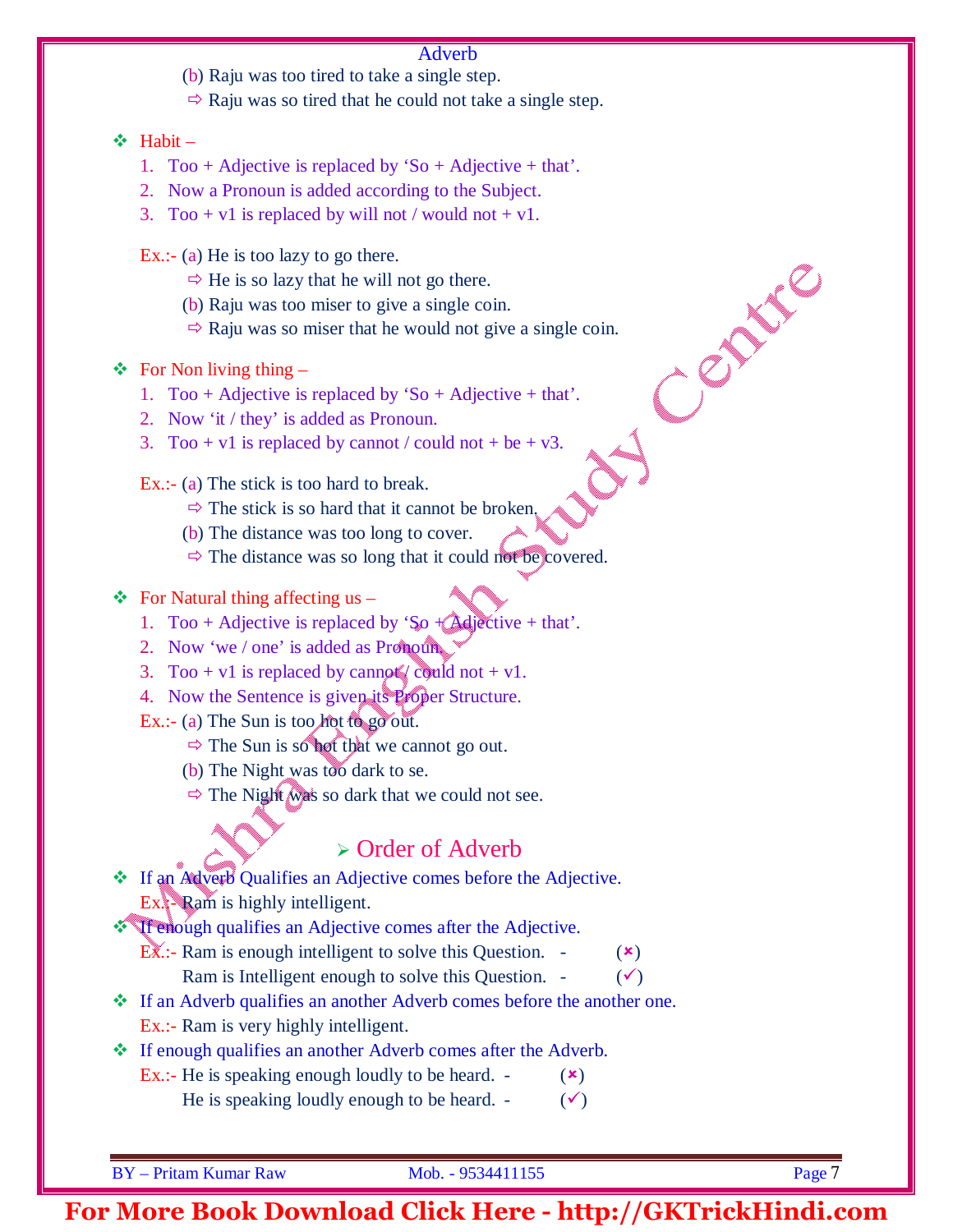| <b>Adverb</b><br>If Adverb of manner (Adj. + ly) qualifies a Transitive Verb can be used either before the<br>參             |
|-----------------------------------------------------------------------------------------------------------------------------|
| Verb or after the Object the Verb.                                                                                          |
| Ex.:- He clearly writes a letter. -                                                                                         |
| He writes a letter clearly. $\qquad$ ( $\checkmark$ )                                                                       |
| If an Adverb of manner $(Adj. + ly)$ qualifies an Intransitive Verb comes after the Verb.<br>參                              |
| Ex.:- He loudly laughed on the stage.<br>$\sim 10$<br>$(\mathbf{x})$                                                        |
| He laughed loudly on the stage. -<br>$(\checkmark)$                                                                         |
| If an Adverb qualifies the entire Sentence comes in the beginning of the Sentence.<br>參                                     |
| Ex.:- Unfortunately you missed the change.                                                                                  |
| If an Adverb of Frequency (Always, Never, Seldom, Often, Rarely etc.) qualifies an                                          |
| Action Verb comes before the Verb.                                                                                          |
| $Ex.:$ I go never there. $\qquad$ -<br>$(\mathbf{x})$                                                                       |
| I never go there. $\qquad \qquad (-\checkmark)$                                                                             |
| An Adverb of frequency (Always, Never, Seldom, Often, Rarely  etc.) comes after the<br>❖                                    |
| Auxiliary Verb made Main Verb.                                                                                              |
| Ex.:- He always is busy. -<br>$(\mathbf{x})$                                                                                |
| He is always busy. $-(\checkmark)$                                                                                          |
| * ध्यान रहे कि यदि किसी वाक्य में Auxiliary Verb तथा Main Verb दोनों मौजूद हो, तो                                           |
| Adverb of Frequency दोनों के बीच में आता हैं।                                                                               |
| Ex.:- I never have visited there.<br>$(\mathbf{x})$                                                                         |
| I have never visited there.                                                                                                 |
| An Optative Sentence gets Adverb of Frequency in the beginning of the Sentence.<br>參                                        |
| Ex.:- (a) Always remember of my advice. $\checkmark$<br>$(\checkmark)$                                                      |
| (b) Never touch this wire.<br>$(\checkmark)$                                                                                |
| * ध्यान रहे कि यदि 'Be-form   Infinitive' योजना को दर्शावें तथा 'Have-form + Infinitive'                                    |
|                                                                                                                             |
| फर्ज या मजबूरी का भाव दशीला हो, तो Adverb of Frequency Be of Have Verb के पहले हो                                           |
| जाता हैं।                                                                                                                   |
| Ex.:- I have never to go there. $\qquad \qquad$ ( $\mathbf{x}$ )                                                            |
| I never have to go there. $\qquad \qquad (-\checkmark)$                                                                     |
| * ध्यान रहे कि यदि 'Use to / Used to' का प्रयोग आदत दर्शाने हेतुः होता हो, तो 'Adverb of                                    |
|                                                                                                                             |
| Frequency इनके पहले आता हैं।                                                                                                |
| $\mathbf{Ex}_{\mathbf{a}}$ Pused to never go there.<br>$(\mathbf{x})$                                                       |
| $\blacktriangleright$ I never used to go there. $\blacktriangleright$ ( $\checkmark$ )                                      |
| * यदि एक ही प्रकार के एक से ज्यादा Adverb एक साथ आते हो, तो महत्व से सबसे छोटा                                              |
| सबसे पहले और सबसे बड़ा सबसे बाद में लिखा जाता हैं।                                                                          |
|                                                                                                                             |
| Ex.:- He will come tomorrow in the morning. -<br>$(\mathbf{x})$                                                             |
| He will come in the morning tomorrow.<br>$(\checkmark)$                                                                     |
| ❖ Two Negative sense word cannot we used together for the same Sentence.<br>Ex.:- I shall not go nowhere.<br>$(\mathbf{x})$ |
|                                                                                                                             |
|                                                                                                                             |
| <b>BY</b> - Pritam Kumar Raw<br>Mob. - 9534411155<br>Page 8                                                                 |